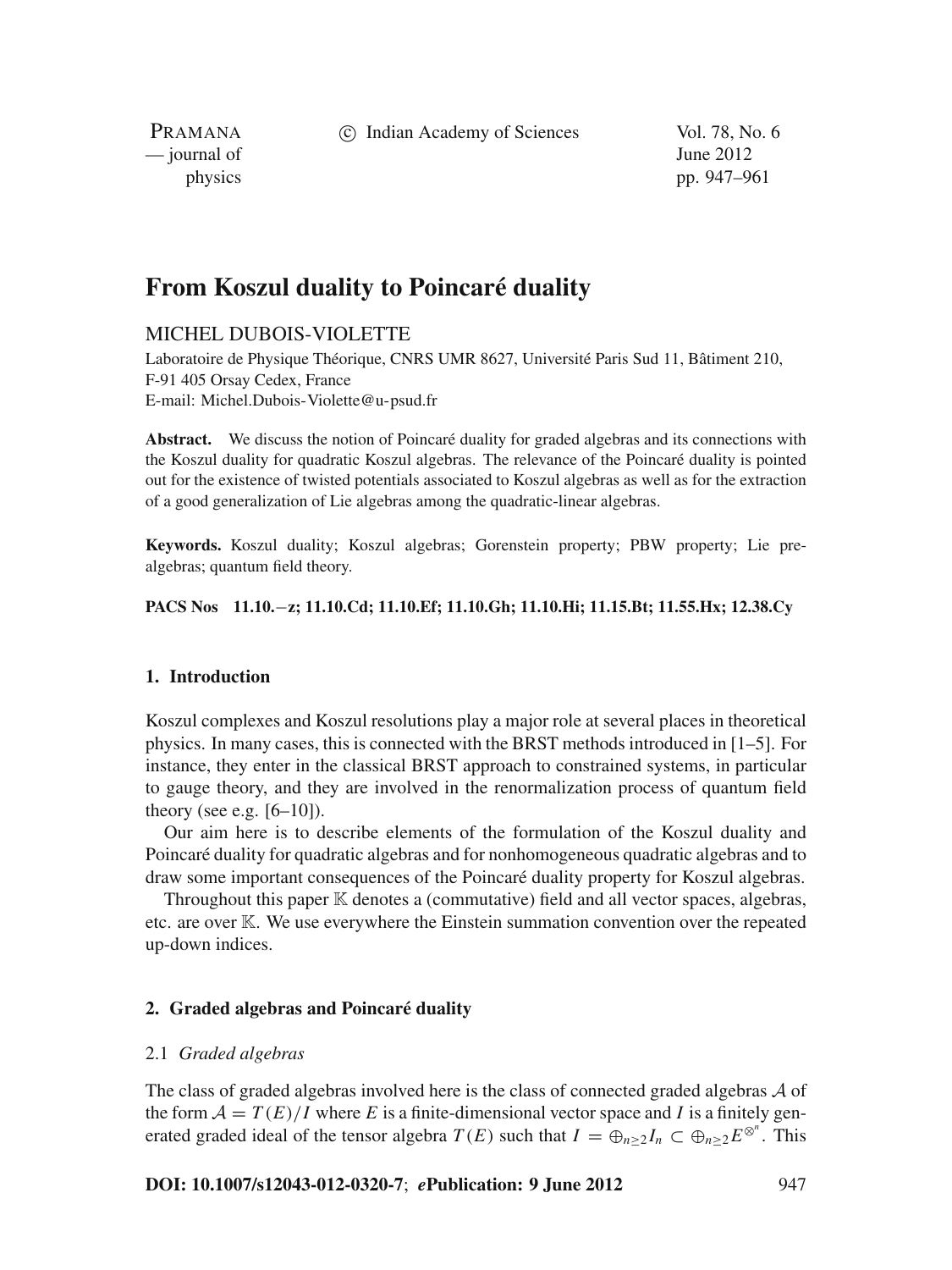class together with the homomorphisms of graded algebras (of degree 0) as morphisms define the category **GrAlg**.

For such an algebra  $\mathcal{A} = T(E)/I \in \mathbf{GrAlg}$  choosing a basis  $(x^{\lambda})_{\lambda \in \{1,\ldots,d\}}$  of *E* and a system of homogeneous independent generators  $(f_\alpha)_{\alpha \in \{1,\dots,r\}}$  of *I* with  $(f_\alpha) \in E^{\otimes^{N_\alpha}}$  and  $N_{\alpha} \geq 2$  for  $\alpha \in \{1, \ldots, r\}$ , one can also write

$$
\mathcal{A} = \mathbb{K}\langle x^1,\ldots,x^d\rangle/[f_1,\ldots,f_r],
$$

where  $[f_1,\ldots,f_r]$  is the ideal *I* generated by  $f_\alpha$ . Define  $M_{\alpha\lambda} \in E^{\otimes^{N_{\alpha}-1}}$  by setting  $f_\alpha = M_{\alpha\lambda} \otimes x^\lambda \in E^{\otimes^{N_\alpha}}$ . Then the presentation of A by generators and relations is equivalent to the exactness of the sequence of left A-modules

$$
\mathcal{A}^r \stackrel{M}{\to} \mathcal{A}^d \stackrel{x}{\to} \mathcal{A} \stackrel{\varepsilon}{\to} \mathbb{K} \to 0,\tag{2.1}
$$

where *M* is the right multiplication by the matrix  $(M_{\alpha\lambda}) \in M_{d,r}(\mathcal{A})$ , *x* is the right multiplication by the column  $(x^{\lambda})$  and  $\varepsilon$  is the projection onto  $\mathcal{A}_0 = \mathbb{K}$  [11]. In more intrinsic notations, the exact sequence (2.1) reads as

$$
\mathcal{A}\otimes R \to \mathcal{A}\otimes E \stackrel{m}{\to} \mathcal{A} \stackrel{\varepsilon}{\to} \mathbb{K} \to 0, \tag{2.2}
$$

where *R* is the graded subspace of  $T(E)$  spanned by  $f_\alpha$  ( $\alpha \in \{1, ..., r\}$ ), *m* is the product in A (remind that  $E = A_1$ ) and where the first arrow is as in (2.1).

When *R* is homogeneous of degree *N* ( $N \ge 2$ ), i.e.  $R \subset E^{\otimes^N}$ , then *A* is said to be a *N*-homogeneous algebra: for  $N = 2$  one speaks of a quadratic algebra, for  $N = 3$  one speaks of a cubic algebra, etc.

#### 2.2 *Global dimension*

The exact sequence  $(2.2)$  of the presentation of A can be extended as a minimal projective resolution of the trivial left module  $\mathbb{K}$ , i.e. as an exact sequence of left modules

$$
\cdots \to M_n \to \cdots \to M_2 \to M_1 \to M_0 \to \mathbb{K} \to 0,
$$

where  $M_n$  are projective, i.e. in this graded case free left-modules [12], which is minimal; one has  $M_0 = A$ ,  $M_1 = A \otimes E$ ,  $M_2 = A \otimes R$  and more generally here  $M_n = A \otimes E_n$ where  $E_n$  are finite-dimensional vector spaces. If such a minimal resolution has finite length  $D < \infty$ , i.e. reads

$$
0 \to \mathcal{A} \otimes E_D \to \cdots \to \mathcal{A} \otimes E \to \mathcal{A} \to \mathbb{K} \to 0
$$
 (2.3)

with  $E_D \neq 0$ , then *D* is an invariant called the left projective dimension of K and it turns out that *D* which coincides with the right projective dimension of  $\mathbb{K}$  is also the sup of the lengths of the minimal projective resolutions of the left and the right  $\mathcal{A}\text{-modules}$  [12] which is called the global dimension of  $A$ . Furthermore, it was recently shown [13] that this global dimension *D* also coincides with the Hochschild dimension in homology as well as in cohomology. Thus, for an algebra  $A \in \mathbf{GrAlg}$ , there is a unique notion of dimension from a homological point of view which is its global dimension  $g\ell \dim(A) =$ *D* whenever it is finite.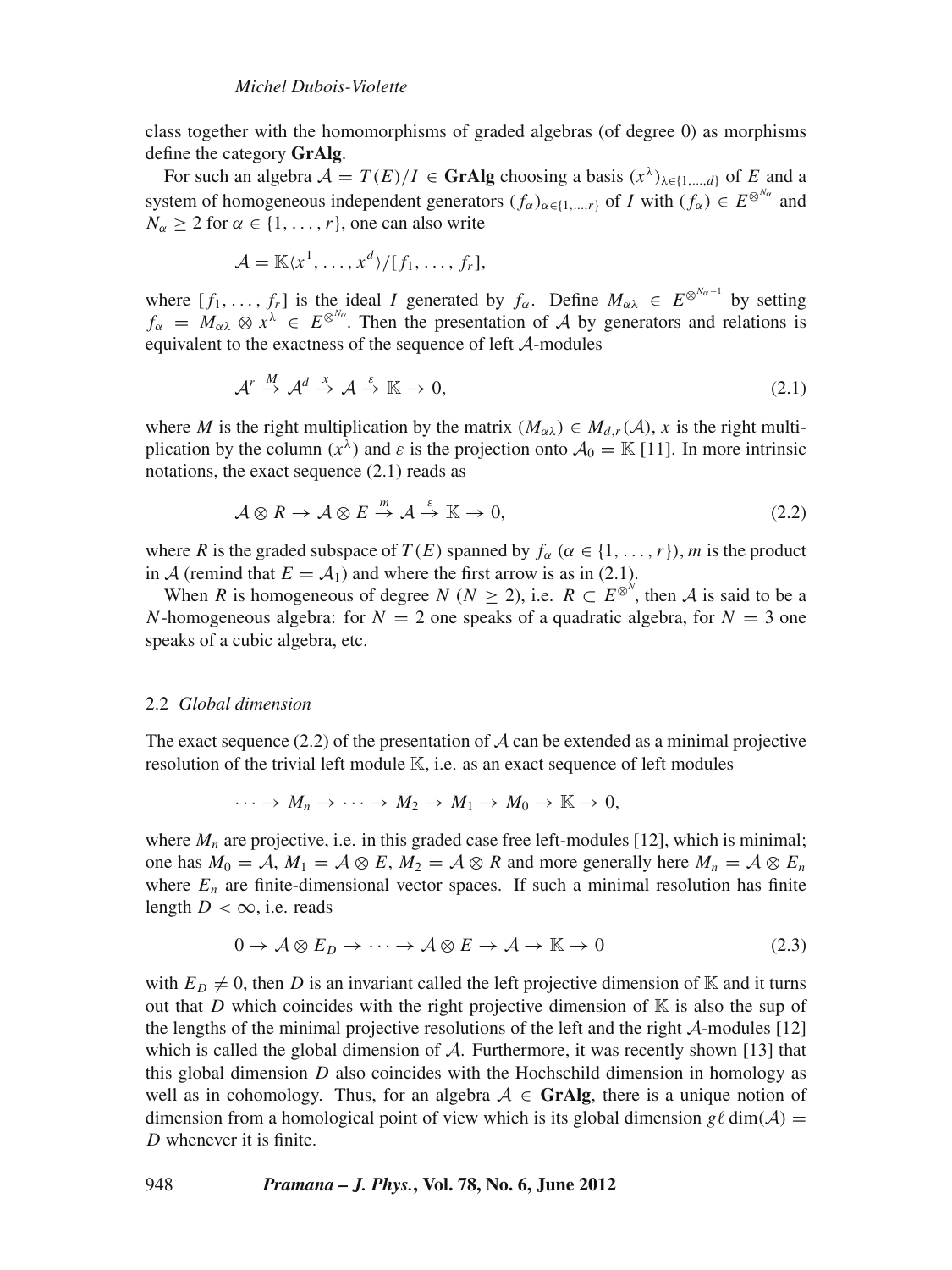#### 2.3 *Poincaré duality* v*s. Gorenstein property*

Let  $A \in \mathbf{GrAlg}$  be of finite global dimension *D*. Then one has a minimal free resolution

$$
0 \to M_D \to \cdots \to M_0 \to \mathbb{K} \to 0
$$

with  $M_n = A \otimes E_n$ , dim $(E_n) < \infty$  and  $E_2 \simeq R$ ,  $E_1 \simeq E$  and  $E_0 \simeq K$ . By applying the functor  $\text{Hom}_{\mathcal{A}}(\bullet, \mathcal{A})$  to the chain complex of free left  $\mathcal{A}$ -module

$$
0 \to M_D \to \cdots \to M_0 \to 0 \tag{2.4}
$$

one obtains the cochain complex

$$
0 \to M'_0 \to \cdots \to M'_D \to 0 \tag{2.5}
$$

of free right A-modules with  $M'_n \simeq E_n^* \otimes A$  where for any vector space F, one denotes by *F*<sup>∗</sup> its dual vector space.

The algebra  $A \in \mathbf{GrAlg}$  is said to be Gorenstein whenever one has

$$
\begin{cases}\nH^n(M') = 0, & \text{for } n \neq D \\
H^D(M') = \mathbb{K}\n\end{cases}
$$

which reads  $\text{Ext}_{\mathcal{A}}^n(\mathbb{K}, \mathcal{A}) = \delta^{n} \mathbb{K}$  by definition ( $\delta^{n} = 0$  for  $n \neq D$  and  $\delta^{DD} = 1$ ). This implies that one has

$$
E_{D-n}^* \simeq E_n
$$

which is a version of the Poincaré duality.

Notice that one has

$$
\mathrm{Ext}^n_{\mathcal{A}}(\mathbb{K},\mathbb{K})\simeq E_n^*
$$

which follows easily from the definitions.

#### **3. Quadratic algebras**

#### 3.1 *Koszul duality and the Koszul complex*

A (homogeneous) quadratic algebra  $A$  is a graded algebra of the form

$$
A = A(E, R) = T(E)/[R],
$$

where *E* is a finite-dimensional vector space and  $R \subset E \otimes E$  is a linear subspace of  $E \otimes E$ ( $[R]$  denotes as before the ideal of  $T(E)$  generated by  $R$ ), see for instances [14,15].

Given a quadratic algebra  $A = A(E, R)$ , one defines another quadratic algebra  $A<sup>1</sup>$ called the Koszul dual algebra of  $A$  by setting

$$
\mathcal{A}^! = A(E^*, R^\perp)
$$

*Pramana – J. Phys.***, Vol. 78, No. 6, June 2012** 949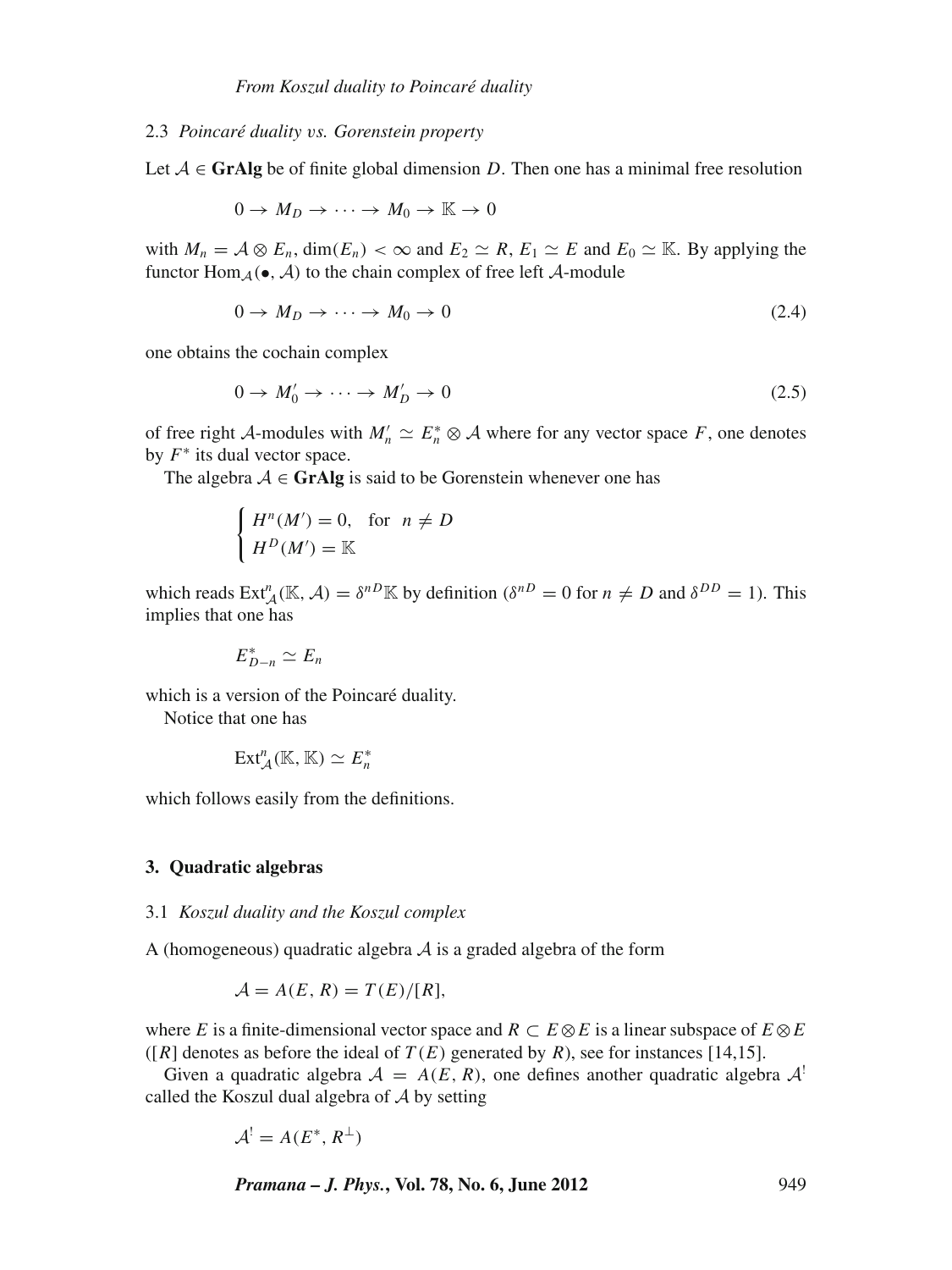with  $R^{\perp}$  defined as

$$
R^{\perp} = \{ \omega \in E^* \otimes E^* | \omega(r) = 0, \quad \forall r \in R \},
$$

where we have made the identification  $E^* \otimes E^* = (E \otimes E)^*$  which is allowed since one has  $\dim(E) < \infty$ .

One has  $A^! = \otimes_{n \geq 0} A^!_n$  and the subspace  $A^!_n$  of elements of degree *n* of  $A^!$  is given by

$$
\mathcal{A}^!_n = E^{*\otimes^n}/\sum_k E^{*\otimes^k} \otimes R^\perp \otimes E^{*\otimes^{n-k-2}}
$$

which is equivalent for its dual to

$$
\mathcal{A}_n^{!*} = \bigcap_{0 \le k \le n-2} E^{\otimes^k} \otimes R \otimes E^{\otimes^{n-k-2}} \tag{3.1}
$$

for any  $n \in \mathbb{N}$ . The Koszul complex of A is then defined to be the chain complex  $K(\mathcal{A})$ of free left A-module given by

$$
\cdots \stackrel{d}{\to} \mathcal{A} \otimes \mathcal{A}_{n+1}^{!*} \stackrel{d}{\to} \mathcal{A} \otimes \mathcal{A}_n^{!*} \stackrel{d}{\to} \cdots,
$$
 (3.2)

where  $d$  is induced by the left  $A$ -module homomorphisms

 $d\colon \mathcal{A} \otimes E^{\otimes^{n+1}} \to \mathcal{A} \otimes E^{\otimes^n}$ 

given by setting

$$
d(a\otimes (e_0\otimes e_1\otimes\cdots\otimes e_n))=ae_0\otimes (e_1\otimes\cdots\otimes e_n)
$$

for  $n \in \mathbb{N}$  and  $d(a) = 0$  for  $a \in \mathcal{A}$ .

## 3.2 *Koszul quadratic algebras*

A quadratic algebra  $A$  is said to be Koszul whenever its Koszul complex  $K(A)$  is acyclic in positive degrees, i.e. iff one has  $H_n(K(\mathcal{A})) = 0$  for  $n \geq 1$ . If  $\mathcal A$  is Koszul, one has then  $H_0(K(\mathcal{A})) = \mathbb{K}$  so that the Koszul complex gives a free resolution

$$
K(A) \to \mathbb{K} \to 0
$$

of the trivial left module  $\mathbb K$  which is in fact a minimal projective resolution of  $\mathbb K$  [16]. Thus, if A is Koszul of finite global dimension D, one has  $K_n(\mathcal{A}) = 0$  for  $n > D$  and  $K_D(\mathcal{A}) \neq 0$ .

Let A be a quadratic algebra and let us apply the functor Hom  $_A(\bullet, A)$  to the Koszul complex which is a chain complex of left A-modules. One then obtains the cochain complex  $L(A)$  of the right  $A$ -modules given by

$$
\cdots \stackrel{\delta}{\to} \mathcal{A}_n^! \otimes \mathcal{A} \stackrel{\delta}{\to} \mathcal{A}_{n+1}^! \otimes \mathcal{A} \stackrel{\delta}{\to} \cdots,
$$
 (3.3)

where  $\delta$  is the left multiplication by  $x_{\lambda}^* \otimes x^{\lambda}$  for  $(x^{\lambda})$  a basis of  $E = A_1$  with dual basis  $(x_{\lambda}^*)$  of  $E^* = \mathcal{A}_1^!$ .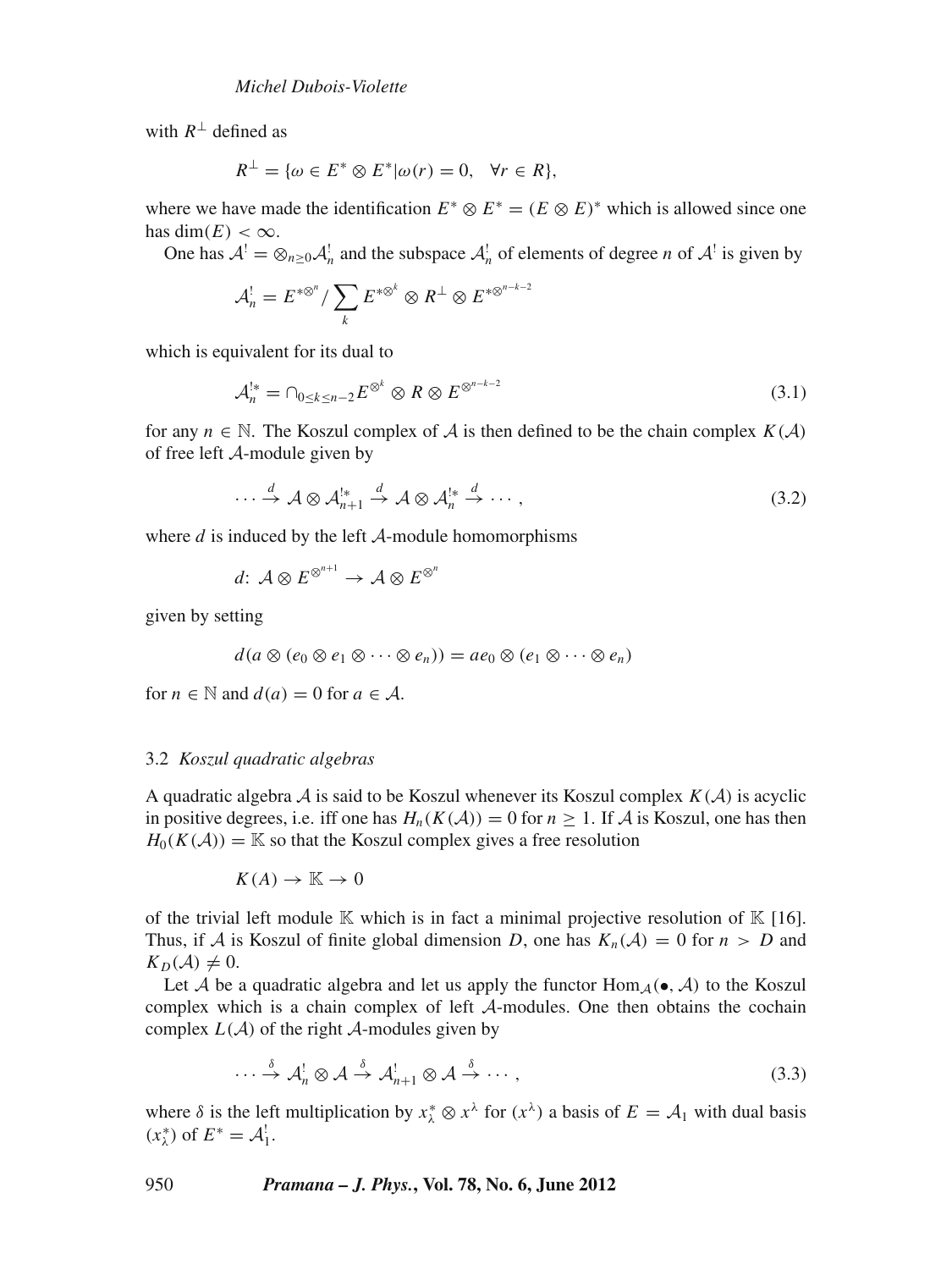Assume now that A is a Koszul algebra of finite global dimension *D*. Then it follows from above that  $\vec{A}$  is Gorenstein if and only if one has

$$
H^n(L(\mathcal{A})) = \delta^{nD} \mathbb{K}
$$

for the cohomology of  $L(\mathcal{A})$ . Thus, for Koszul algebras of finite global dimension, the Poincaré duality property is controlled by the cohomology of *L*(A).

#### 3.3 *Twisted potentials for Koszul–Gorenstein algebras*

Let *V* be a vector space and let  $n \ge 1$  be a positive integer, then a  $(n + 1)$ -linear form w on *V* is said to be preregular [17,18] iff it satisfies the following conditions:

- (i) If  $X \in V$  is such that  $w(X, X_1, \ldots, X_n) = 0$  for any  $X_1, \ldots, X_n \in V$ , then  $X = 0$ .
- (ii) There is an element  $Q_w \in GL(V)$  such that one has

$$
w(X_0, \ldots, X_{n-1}, X_n) = w(Q_w X_n, X_0, \ldots, X_{n-1})
$$

for any  $X_0, \ldots, X_n \in V$ .

It follows from (i) that  $Q_w$  as in (ii) is unique. Property (i) will be referred to as 1-site nondegeneracy while (ii) will be referred to as twisted cyclicity.

Let *E* be a finite-dimensional vector space, then an element w of  $E^{\otimes^D}$  is the same thing as a *D*-linear form on the dual *E*<sup>∗</sup> of *E*. To make contact with the terminology of [19] we shall say that w is a twisted potential of degree  $D$  on  $E$  if the corresponding  $D$ -linear form on *E*<sup>∗</sup> is preregular.

Let  $w \in E^{\otimes^D}$  be a twisted potential and let  $w_{\lambda_1...\lambda_D}$  be its components in the basis  $(x^{\lambda})_{\lambda \in \{1,\dots,d\}}$  of *E*, i.e. one has  $w = w_{\lambda_1 \dots \lambda_D} x^{\lambda_1} \otimes \cdots \otimes x^{\lambda_D}$ . Let  $R_w \subset E \otimes E$  be the subspace of  $E \otimes E$  spanned by  $w_{\lambda_1...\lambda_{D-2}\mu\nu} x^{\mu} \otimes x^{\nu}$  for  $\lambda_1, ..., \lambda_{D-2} \in \{1, ..., d\}$ . In this way one can associate to w the quadratic algebra  $A(w, 2) = A(E, R_w)$ . The content of the main result of  $[17]$  or of  $[18]$  (Theorem 4.3 of  $[17]$  or Theorem 11 of  $[18]$ ) applied to quadratic algebras (case  $N = 2$ ) is the following

**Theorem 1.** *Let* A *be a quadratic Koszul algebra of finite global dimension D which is Gorenstein. Then*  $A = A(w, 2)$  *for some twisted potential* w *of degree D*.

When  $Q_w = (-1)^{D+1}$ , A is a quadratic Calabi–Yau algebra.

This result is as mentioned in the particular case for  $N = 2$  of a general result for *N*-homogeneous algebras (i.e. relations of degree *N*) (see [17,18]). The case  $N = 3$ (cubic algebras) contains the important example of the Yang–Mills algebra [20] which is a graded Calabi–Yau algebra in the sense of [19].

As pointed in Theorem 10 of [18],  $\mathbb{1} \otimes w$  ( $\mathbb{1} \in \mathcal{A}$ ) has the interpretation of a (twisted) noncommutative volume form.

Thus, the Poincaré duality corresponding to the Gorenstein property implies for the Koszul algebras that they are derived from twisted potentials. Let us now give some examples.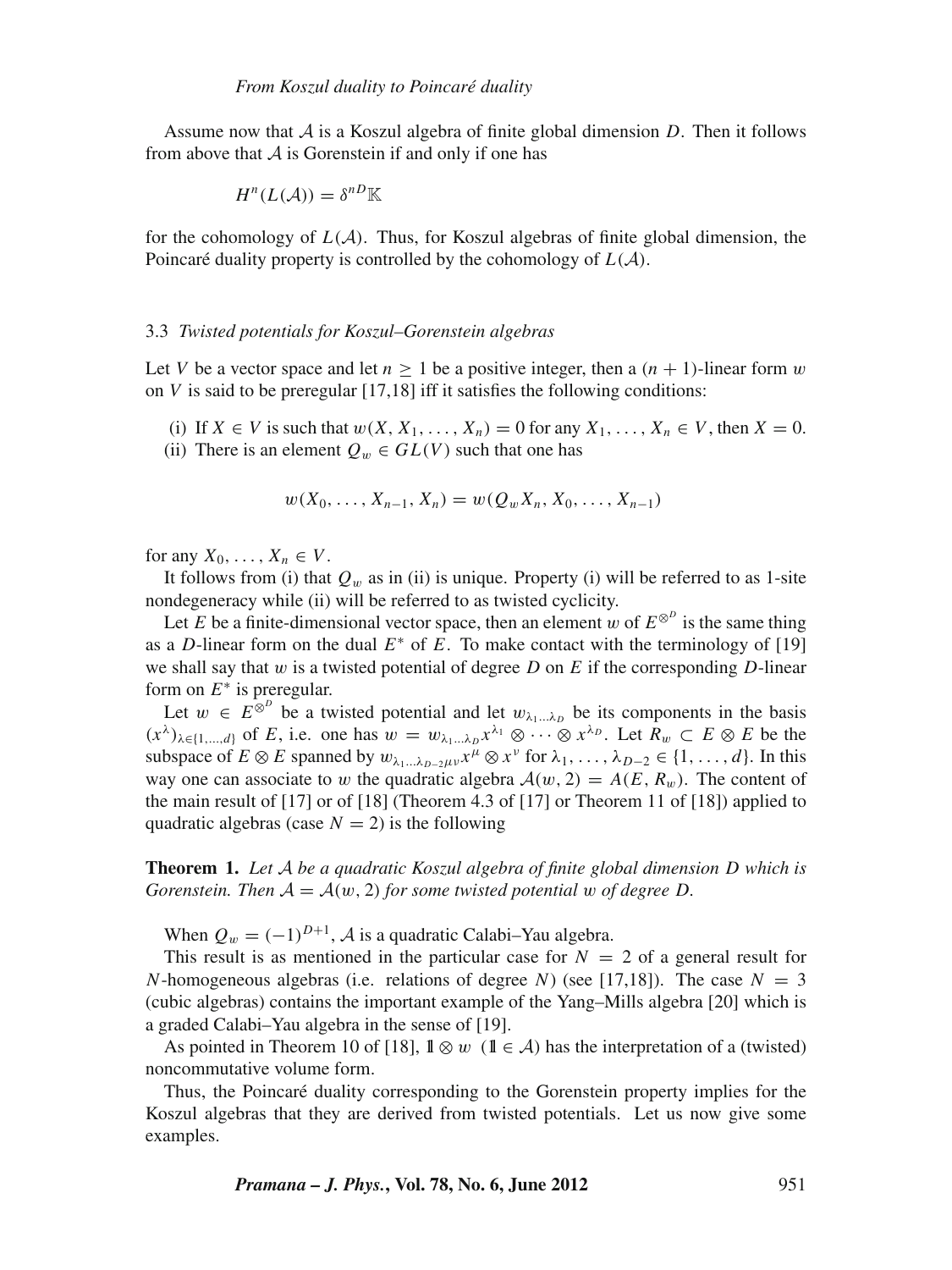#### 3.4 *Examples*

(1) *The symmetric algebra*  $A = SE$ . One has  $A = SE = A(E, R)$  with  $R = \wedge^2 E \subset$ *E*⊗*E*. Therefore  $A^! = \wedge E^*$  is the exterior algebra of  $E^*$ . It follows that the Koszul complex is  $SE \otimes \wedge^{\bullet} E$  with the Koszul differential *d*:  $SE \otimes \wedge^{n+1} E \rightarrow SE \otimes \wedge^{n} E$ . But *SE*  $\otimes \wedge^{\bullet} E$  is also the algebra of polynomial differential forms and, if  $\delta$  denotes the exterior differential, the derivation  $d\delta + \delta d$  of degree 0 coincides with the total degree, i.e.  $(d\delta + \delta d)x = (r + s)x$  for  $x \in S^r E \otimes \wedge^s E$ . Thus,  $\delta$  is a homotopy for *d* and *d* is a homotopy for  $\delta$  whenever  $r + s \neq 0$ . This implies that *SE* is Koszul of global dimension  $D = \dim(E)$  and this also implies the formal Poincaré Lemma.

The algebra  $A = SE$  also has the Gorenstein property which here reduces to the usual Poincaré duality property. The corresponding (twisted) potential reads as

$$
w=\varepsilon_{\lambda_1...\lambda_D}x^{\lambda_1}\otimes\cdots\otimes x^{\lambda_D},
$$

where  $D = \dim(E)$  and where  $\varepsilon_{\lambda_1...\lambda_p}$  is completely antisymmetric with  $\varepsilon_{1...D} = 1$ . It is clear that  $v = 1 \otimes w$  is a volume form in the classical sense.

(2) *The tensor algebra*  $A = T(E)$ . One has  $A = T(E) = A(E, 0)$  so that  $A^! =$ K1 ⊕  $E = A(E, E \otimes E)$  with trivial product between the elements of *E*. The Koszul complex is

$$
0 \to T(E) \otimes E \stackrel{m}{\to} T(E) \to 0
$$

and it is obvious that *m* is injective and so  $T(E)$  is Koszul of global dimension  $D = 1$  but it is clearly not Gorenstein, i.e. one does not have the Poincaré duality here.

- (3) *Koszul duals of Koszul algebras*. It is not hard to show that if A is a quadratic algebra, then A is Koszul if and only if  $A<sup>1</sup>$  is Koszul. Thus, for instance,  $\wedge E$  and K1l ⊕ *E* are Koszul; however they are not Gorenstein (they are not of finite global dimension). It is worth noticing here that this property is specific for quadratic algebras. Indeed there is a notion of Koszulity for *N*-homogeneous algebras which was introduced in [21] and a generalization of the Koszul duality for these algebras defined in [22] but the Koszulity is not stable by Koszul duality for  $N \geq 3$ .
- (4) *A deformed symmetric algebra*. Let A be the algebra generated by the three elements  $\nabla_0$ ,  $\nabla_1$ ,  $\nabla_2$  with the relations

$$
\begin{cases}\n\mu^2 \nabla_2 \nabla_0 - \nabla_0 \nabla_2 = 0, \\
\mu^4 \nabla_1 \nabla_0 - \nabla_0 \nabla_1 = 0, \\
\mu^4 \nabla_2 \nabla_1 - \nabla_1 \nabla_2 = 0,\n\end{cases}
$$
\n(3.4)

where  $\mu \in \mathbb{K}$  with  $\mu \neq 0$ . This is a quadratic algebra with Koszul dual  $\mathcal{A}^!$  which is generated by the three elements  $\omega_0$ ,  $\omega_1$ ,  $\omega_2$  with the relations

$$
\begin{cases}\n\omega_0^2 = 0, \omega_1^2 = 0, \omega_2^2 = 0, \\
\omega_2 \omega_0 + \mu^2 \omega_0 \omega_2 = 0, \\
\omega_1 \omega_0 + \mu^4 \omega_0 \omega_1 = 0, \\
\omega_2 \omega_1 + \mu^4 \omega_1 \omega_2 = 0.\n\end{cases} (3.5)
$$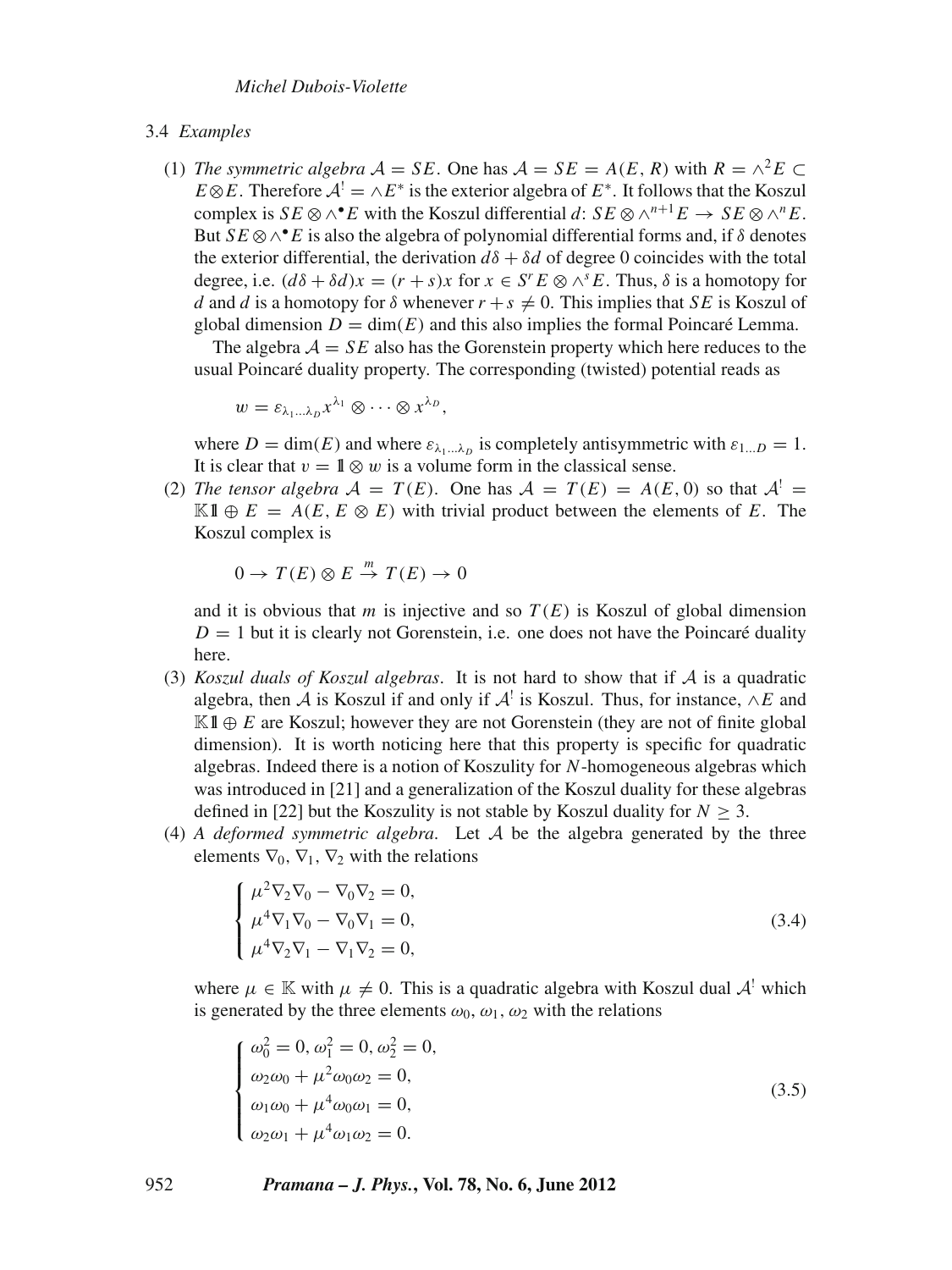It can be shown that  $\vec{A}$  is Koszul of global dimension 3 and is Gorenstein [23–25]. The corresponding (twisted) potential reads as

$$
w = \mu^2 (\nabla_1 \otimes \nabla_2 \otimes \nabla_0 + \nabla_2 \otimes \nabla_0 \otimes \nabla_1 + \mu^{-6} \nabla_0 \otimes \nabla_1 \otimes \nabla_2)
$$

$$
- (\nabla_0 \otimes \nabla_2 \otimes \nabla_1 + \nabla_1 \otimes \nabla_0 \otimes \nabla_2 + \mu^6 \nabla_2 \otimes \nabla_1 \otimes \nabla_0)
$$

while  $Q_w \in GL(3, \mathbb{K})$  is given by the diagonal matrix with

$$
(Q_w)_0^0 = \mu^{-6}
$$
,  $(Q_w)_1^1 = 1$ ,  $(Q_w)_2^2 = \mu^6$ 

in the basis ( $\nabla_0$ ,  $\nabla_1$ ,  $\nabla_2$ ).

### **4. Nonhomogeneous quadratic algebras**

#### 4.1 *Poincaré–Birkhoff–Witt (PBW) property*

A nonhomogeneous quadratic algebra  $[26-28]$  is an algebra  $\mathfrak A$  of the form

$$
\mathfrak{A} = A(E, P) = T(E)/[P],
$$

where *E* is a finite-dimensional vector space and  $P \subset F^2(T(E))$  is a linear subspace of  $F^2(T(E)) = \bigoplus_{m=0}^2 E^{\otimes^m}$ . Here and in the following, the tensor algebra  $T(E)$  is endowed with its natural filtration  $F^n(T(E)) = \bigoplus_{m \le n} E^{\otimes^m}$  associated to its graduation. The filtration of  $T(E)$  induces a filtration  $F^n(\mathfrak{A})$  of  $\mathfrak{A}$  and the graded algebra

$$
\mathrm{gr}(\mathfrak{A})=\bigoplus_n F^n(\mathfrak{A})/F^{n-1}(\mathfrak{A})
$$

is the associated graded algebra to the filtered algebra  $\mathfrak{A}$ . Let  $R \subset E \otimes E$  be the image of *P* by the canonical projection of  $F^2(T(E))$  onto  $E \otimes E$ . Then  $A = A(E, R) = T(E)/[R]$ is a (homogeneous) quadratic algebra which will be called the quadratic part of  $\mathfrak{A}$ . There is a canonical homomorphism

can: 
$$
\mathcal{A} \to \text{gr}(\mathfrak{A})
$$

of graded algebra which is surjective. The algebra is said to have the Poincaré–Birkhoff– Witt (PBW) property if this canoncal homomorphism is injective, i.e. whenever 'can' is an isomorphism. One has the following theorem [27].

**Theorem 2.** Let  $\mathfrak A$  and  $\mathcal A$  be as above. If  $\mathfrak A$  has the PBW property then the following *conditions are satisfied*:

(i)  $P \cap F^1(T(E)) = 0$ 

(ii)  $(PE + EP) ∩ F^2(T(E)) ⊂ P$ .

*If* A *is Koszul then*, *con*v*ersely*, *Conditions* (i) *and* (ii) *imply that* A *has the PBW property.*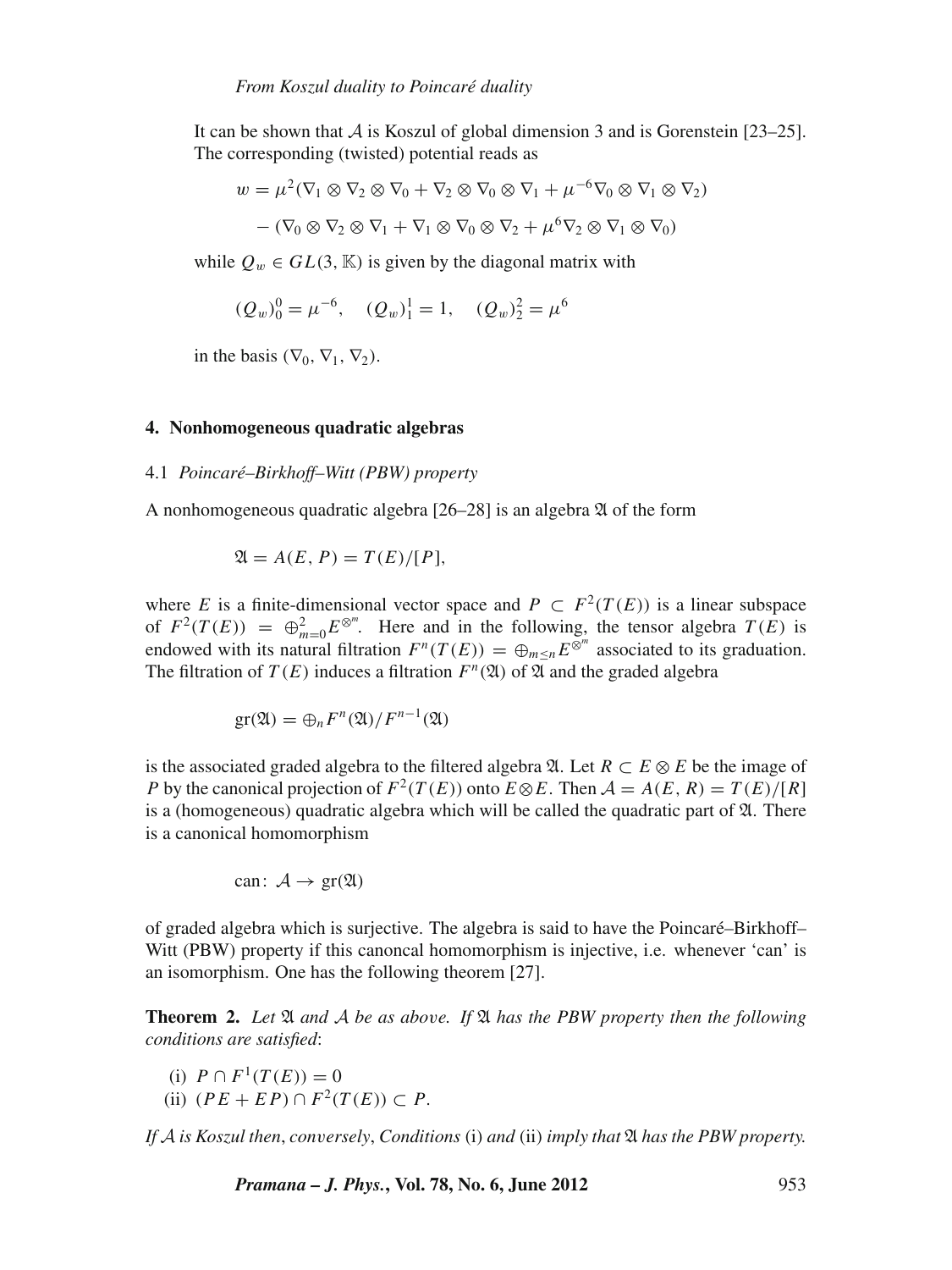Condition (i) means that one has linear mappings  $\varphi: R \to E$  and  $\varphi_0: R \to \mathbb{K}$  such that

$$
P = \{r - \varphi(r) - \varphi_0(r)\mathbb{1} \mid r \in R\}
$$

i.e. *P* is obtained by adding second members of lower degrees to the quadratic relations *R*. Concerning Condition (ii) one has the following.

### PROPOSITION 3

*Assume that Condition* (i) *of the last theorem is satisfied. Then, Condition* (ii) *is equi*v*alent to the following conditions* (a)*,* (b) *and* (c)*:*

- (a)  $(\varphi \otimes I I \otimes \varphi)(R \otimes E \cap E \otimes R) \subset R$
- (b)  $(\varphi \circ (\varphi \otimes I I \otimes \varphi) + (\varphi_0 \otimes I I \otimes \varphi_0))(R \otimes E \cap E \otimes R) = 0$
- (c)  $\varphi_0 \circ (\varphi \otimes I I \otimes \varphi)(R \otimes E \cap E \otimes R) = 0$  where *I* denotes the identity mapping *of E onto itself.*

A nonhomogeneous quadratic algebra  $\mathfrak A$  with quadratic part  $\mathcal A$  is said to be Koszul if  $\mathfrak A$  has the PBW property and  $\mathcal A$  is Koszul.

#### 4.2 *Nonhomogeneous Koszul duality*

Let  $\mathfrak{A} = A(E, P)$  be a nonhomogeneous quadratic algebra with quadratic part  $A =$  $A(E, R)$ . Assume that Condition (i) of Theorem 2 is satisfied and let  $\varphi: R \to E$  and  $\varphi_0: R \to \mathbb{K}$  be as in §4.1. Consider the transposed  $\varphi^t: E^* \to R^*$  and  $\varphi^t_0: \mathbb{K} \to R^*$ of  $\varphi$  and  $\varphi_0$  and notice that one has by definition of  $\mathcal{A}^!$  that  $\mathcal{A}^!_1 = E^*$ ,  $\mathcal{A}^!_2 = R^*$  and  $A_3^1 = (R \otimes E \cap E \otimes R)^*$  (see §3.1, eq. (3.1)). So one can write (the minus sign is put here to match the usual conventions)

$$
-\varphi^t \colon \mathcal{A}_1^! \to \mathcal{A}_2^!, \quad -\varphi_0^t(1) = F \in \mathcal{A}_2^! \tag{4.1}
$$

and one has the following result [26].

**Theorem 4.** *Conditions* (a)*,* (b) *and* (c) *of Proposition* 3 *are equi*v*alent to the following conditions* (a )*,* (b ) *and* (c ):

 $(a')$  − $ϕ<sup>t</sup>$  *extends as an antiderivation* δ *of*  $A<sup>!</sup>$ (b')  $\delta^2(x) = [F, x], \forall x \in \mathcal{A}^!$ (c<sup>'</sup>)  $\delta$ (*F*) = 0*.* 

A graded algebra equipped with an antiderivation  $\delta$  of degree 1 and an element *F* of degree 2 satisfying the conditions (b ) and (c ) above is referred to as a curved graded differential algebra [26].

Thus, Theorem 4 combined with Theorem 2 and Proposition 3 means that the correspondance  $\mathfrak{A} \mapsto (\mathcal{A}^!, \delta, F)$  define a contravariant functor from the category of nonhomogeneous quadratic algebras satisfying the Conditions (i) and (ii) of Theorem 2 to the category of curved differential quadratic algebras (with the obvious appropriate notions of morphism). One can summarize the Koszul duality of [26] for nonhomogeneous quadratic algebras by the following.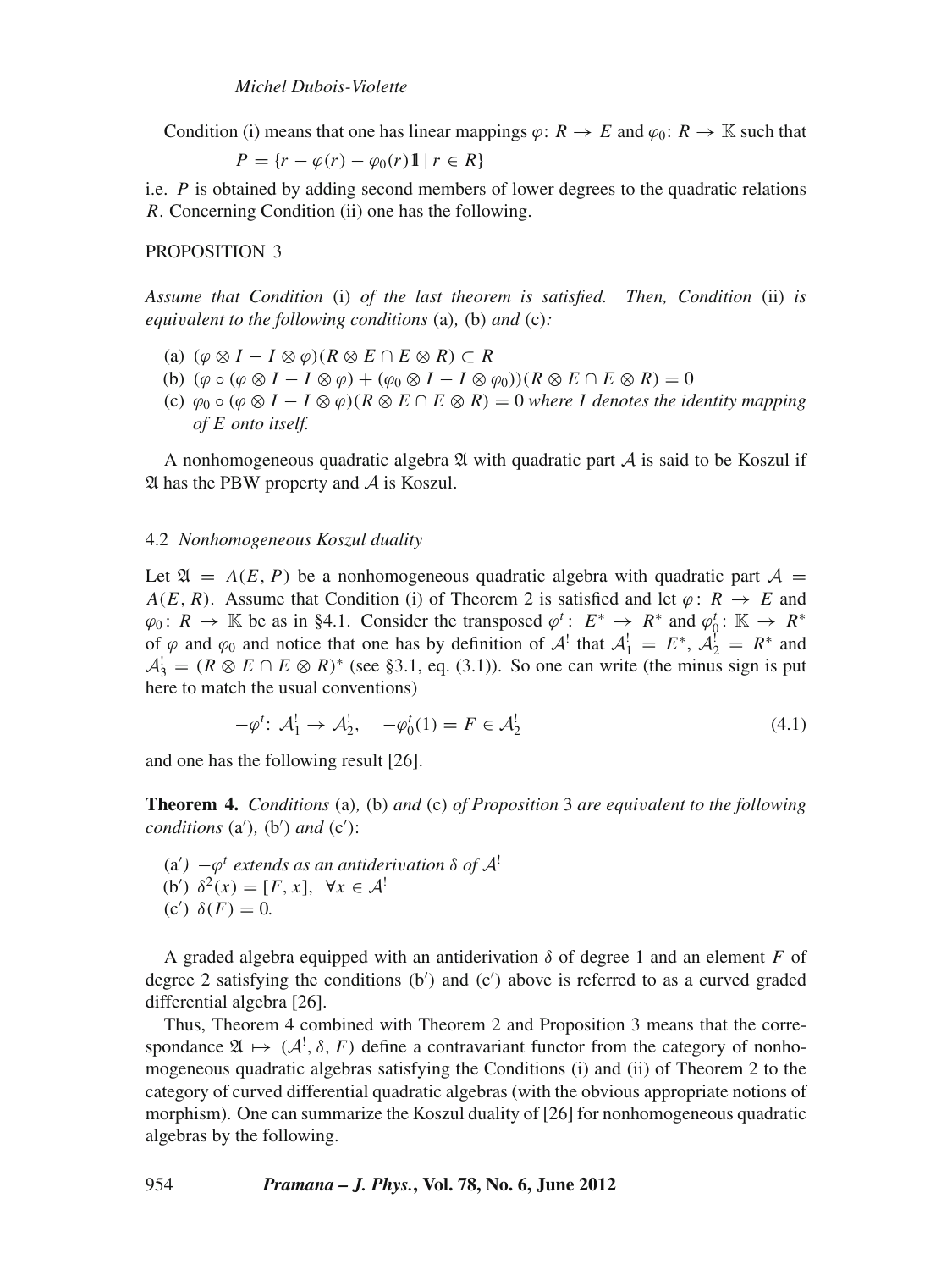**Theorem 5.** *The abo*v*e correspondence defines an antiisomorphism between the category of nonhomogeneous quadratic algebras satisfying Conditions* (i) *and* (ii) *of Theorem* 2 *and the category of cur*v*ed differential quadratic algebras which induces an antiisomorphism between the category of nonhomogeneous quadratic Koszul algebras and the category of cur*v*ed differential quadratic Koszul algebras.*

There are two important classes of nonhomogeneous quadratic algebras  $\mathfrak A$  satisfying Conditions (i) and (ii) of Theorem 2. The first one corresponds to the case  $\varphi_0 = 0$  which is equivalent to  $F = 0$  while the second one corresponds to  $\varphi = 0$  which is equivalent to  $\delta = 0$ . An algebra  $\mathfrak A$  of the first class is called a quadratic-linear algebra [15] and corresponds to a differential quadratic algebra  $(A^!, \delta)$  while an algebra  $\mathfrak A$  of the second class corresponds to a quadratic algebra  $A<sup>1</sup>$  equipped with a central element *F* of degree 2.

#### 4.3 *Examples*

- (1) *Uni*v*ersal en*v*eloping algebras of Lie algebras*. Let g be a finite-dimensional Lie algebra. Then its universal enveloping algebra  $\mathfrak{A} = U(\mathfrak{g})$  is Koszul quadraticlinear. Indeed one has  $A = S_g$  which is a Koszul quadratic algebra while the PBW property is here the classical PBW property of  $U(\mathfrak{g})$ . The corresponding differential quadratic algebra  $(A^!, \delta)$  is  $(\land \mathfrak{g}^*, \delta)$ , i.e. the exterior algebra of the dual vector space  $\alpha^*$  of  $\alpha$  endowed with the Koszul differential δ. Notice that this latter differential algebra is the basic building block to construct the Chevalley– Eilenberg cochain complexes. Notice also that  $A = S<sub>g</sub>$  is not only Koszul but also Gorenstein (Poincaré duality property).
- (2) *Adjoining a unit element to an associati*v*e algebra*. Let *A* be a finite-dimensional associative algebra and let

$$
\mathfrak{A} = \tilde{A} = T(A) / [\{x \otimes y - xy, y \in A\}]
$$

be the algebra obtained by adjoining a unit  $\mathbb{1}$  to  $A$  ( $\tilde{A} = \mathbb{K} \mathbb{1} \oplus A$ , etc.). This is again a Koszul quadratic-linear algebra. Indeed the PBW property is here equivalent to the associativity of *A* while the quadratic part is  $A = T(A^*)^!$  which is again K1 $\oplus A$ as vector space but with a vanishing product between the elements of *A* and is a Koszul quadratic algebra. The corresponding differential quadratic algebra  $(A^!, \delta)$ is  $(T(A^*), \delta)$  where  $\delta$  is the antiderivation extension of minus the transposed  $m^t$ :  $A^* \to A^* \otimes A^*$  of the product *m* of *A*. Again  $(T_+(A^*), \delta)$  is the basic building block to construct the Hochschild cochain complexes. Notice however that  $A = T(A^*)^!$ is not Gorenstein (no Poincaré duality).

(3) *A deformed uni*v*ersal en*v*eloping algebra*. Let A be the algebra generated by the three elements  $\nabla_0$ ,  $\nabla_1$ ,  $\nabla_2$  with relations

$$
\begin{cases}\n\mu^2 \nabla_2 \nabla_0 - \nabla_0 \nabla_2 = \mu \nabla_1, \\
\mu^4 \nabla_1 \nabla_0 - \nabla_0 \nabla_1 = \mu^2 (1 + \mu^2) \nabla_0, \\
\mu^4 \nabla_2 \nabla_1 - \nabla_1 \nabla_2 = \mu^2 (1 + \mu^2) \nabla_2.\n\end{cases}
$$
\n(4.2)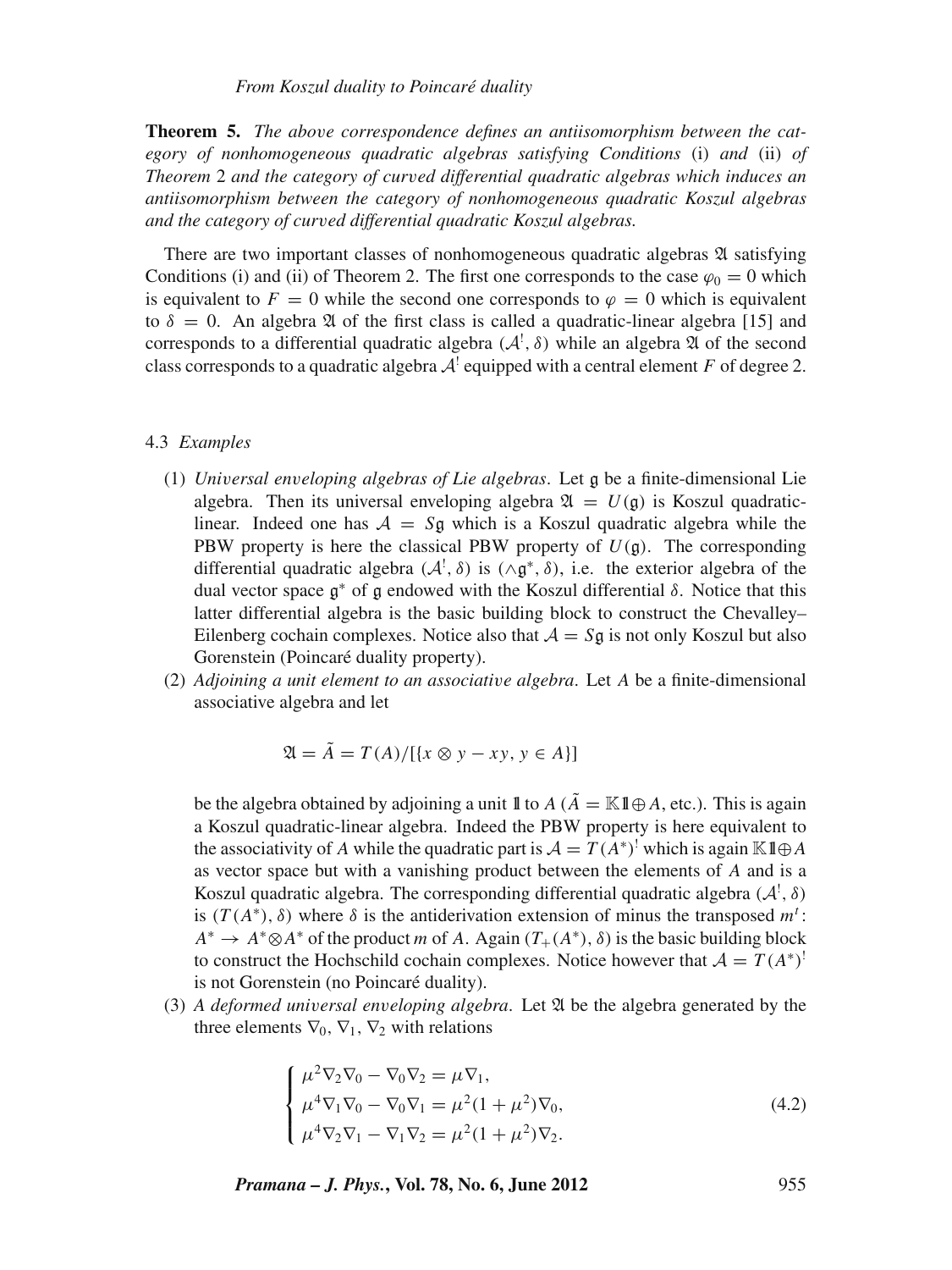## *Michel Dubois-Violette*

This is again a Koszul quadratic-linear algebra with homogeneous part  $\mathcal A$  given by Example 4 of §3.4 which is Koszul–Gorenstein. The corresponding differential quadratic algebra  $(A^!, \delta)$  is the algebra  $A^!$  of Example 4 of §3.4 with quadratic relations (3.5) endowed with the differential  $\delta$  given by

$$
\begin{cases}\n\delta\omega_0 + \mu^2 (1 + \mu^2) \omega_0 \omega_1 = 0 \\
\delta\omega_1 + \mu \omega_0 \omega_2 = 0 \\
\delta\omega_2 + \mu^2 (1 + \mu^2) \omega_1 \omega_2 = 0\n\end{cases}
$$
\n(4.3)

which corresponds to the left covariant differential calculus on the twisted *SU*(2) group of [29].

(4) *Canonical commutation relations algebra.* Let  $E = \mathbb{K}^{2n}$  with basis  $(q^{\lambda}, p_{\mu})$ ,  $\lambda, \mu \in \{1, \ldots, n\}$  and let  $i\hbar \in \mathbb{K}$  with  $i\hbar \neq 0$ . Consider the nonhomogeneous quadratic algebra  $\mathfrak A$  generated by  $q^{\lambda}$ ,  $p_{\mu}$  with relations

$$
q^{\lambda}q^{\mu}-q^{\mu}q^{\lambda}=0, \quad p_{\lambda}p_{\mu}-p_{\mu}p_{\lambda}=0, \quad q^{\lambda}p_{\mu}-p_{\mu}q^{\lambda}=i\hbar\delta^{\lambda}_{\mu}\mathbb{I}
$$

for  $\lambda, \mu \in \{1, \ldots, n\}$ . The quadratic part of  $\mathfrak A$  is the symmetric algebra  $\mathcal A = S E$ which is Koszul. Property (i) of Theorem 2 is obvious and one has  $\varphi = 0$  and  $\varphi_0$  is such that its transposed  $\varphi_0^t$  is given by

$$
-\varphi_0^t(1) = F = -(i\hbar)^{-1}q_{\lambda}^* \wedge p^{\lambda^*}
$$

which is central in  $A^! = \wedge (E^*)$  where  $(q_\lambda^*, p^{\mu*})$  is the dual basis of  $(q^\lambda, p_\mu)$ . This implies that  $\mathfrak A$  has the PBW property and therefore is Koszul.

(5) *Clifford algebra (C.A.R. algebra)*. Let  $E = \mathbb{K}^n$  with canonical basis  $(\gamma_{\lambda})$ ,  $\lambda \in \{1, ..., n\}$  and consider the nonhomogeneous quadratic algebra  $\mathfrak{A} = C(n)$ generated by the elements  $\gamma_{\lambda}$ ,  $\lambda \in \{1, ..., n\}$  with relations

$$
\gamma_{\mu}\gamma_{\nu} + \gamma_{\nu}\gamma_{\mu} = 2\delta_{\mu\nu}\mathbb{1}
$$

for  $\mu, \nu \in \{1, \ldots, n\}$ . The quadratic part of  $\mathfrak A$  is then the exterior algebra  $\mathcal A = \wedge E$ which is Koszul. The property (i) of Theorem 2 is obvious and one has again  $\varphi = 0$ and  $\varphi_0^t$  is given by

$$
-\varphi_0^t(1) = F = -\frac{1}{2}\sum \gamma^{\lambda^*} \vee \gamma^{\lambda^*}
$$

which is a central element of  $A^! = SE^*$  (which is commutative). It again follows that  $\mathfrak A$  is Koszul (i.e. PBW + A Koszul).

(6) *Remarks on the generic case*. Let A be a (homogeneous) quadratic algebra which is Koszul. In general (for generic  $A$ ) any nonhomogeneous quadratic algebra  $\mathfrak A$ which has  $A$  as quadratic part and has the PBW property is such that one has both  $\varphi \neq 0$  and  $\varphi_0 \neq 0$  or is trivial in the sense that it coincides with A, i.e.  $\varphi = 0$  and  $\varphi_0 = 0$ . This is the case, for instance, when A is the four-dimensional Sklyanin algebra [30,31] for generic values of its parameters [32].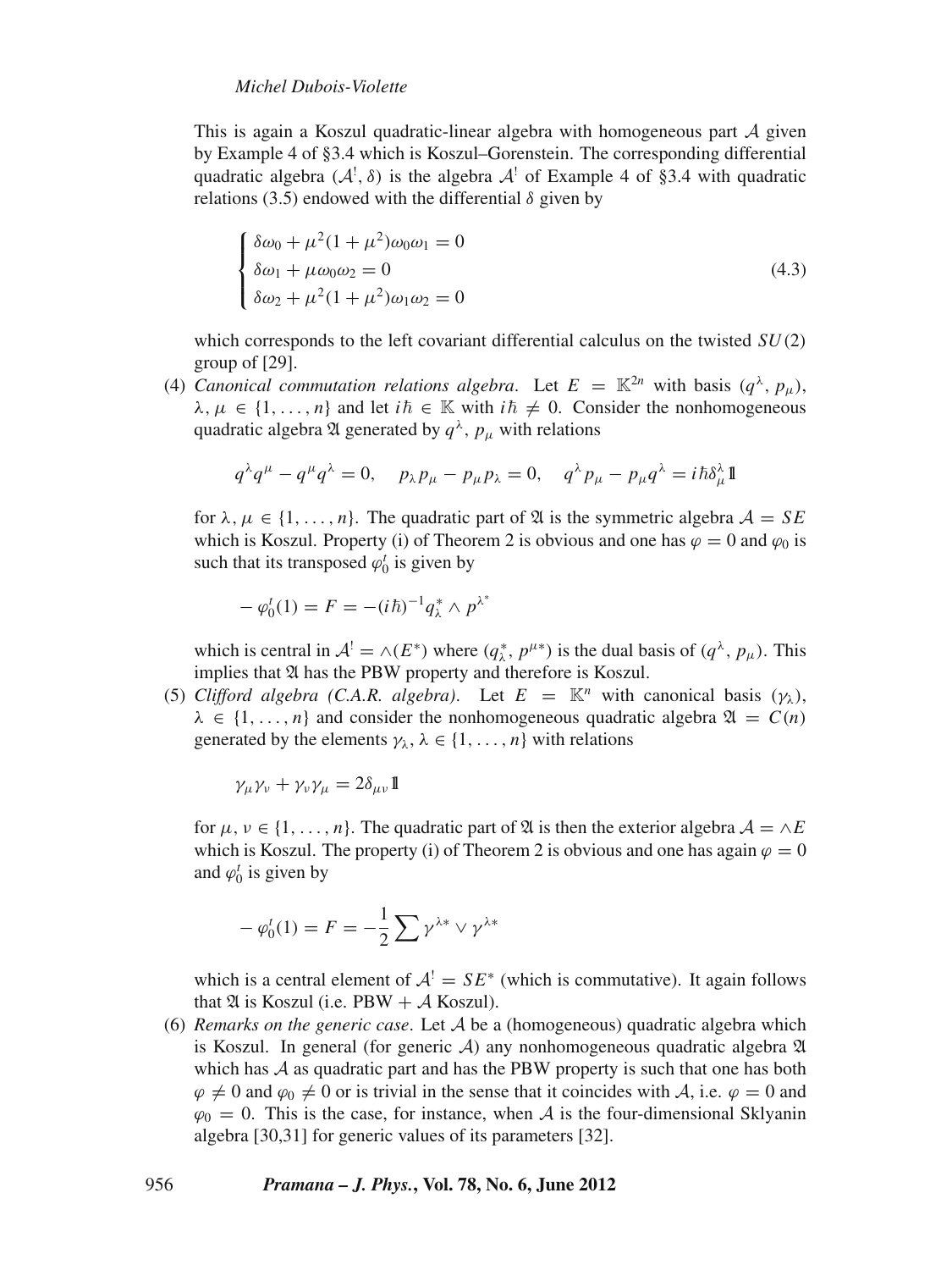Thus, Examples 1–5 are rather particular from this point of view. However, the next section will be devoted to a generalization of Lie algebra which has been introduced in [33] and which involves quadratic-linear algebras, i.e. for which  $\varphi_0 = 0$ .

#### **5. Lie prealgebras**

### 5.1 *Prealgebras*

By a (finite-dimensional) prealgebra we here mean a triple  $(E, R, \varphi)$  where *E* is a finitedimensional vector space,  $R \subset E \otimes E$  is a linear subspace of  $E \otimes E$  and  $\varphi: R \to E$  is a linear mapping of *R* into *E*. Given a supplementary *R'* to *R* in  $E \otimes E$ ,  $R \oplus R' = E \otimes E$ , the corresponding projector *P* of  $E \otimes E$  onto *R* allows to define a bilinear product  $\varphi \circ P$ :  $E \otimes E \rightarrow E$ , i.e. a structure of algebra on *E*. The point is that there is generally no natural supplementary of *R*. Exception are  $R = E \otimes E$  of course and  $R = \wedge^2 E \subset E \otimes E$ for which there is the canonical *GL*(*E*)-invariant supplementary  $R' = S^2 E \subset E \otimes E$ which leads to an antisymmetric product on *E* (e.g. the case of the Lie algebras).

Given a prealgebra  $(E, R, \varphi)$ , there are two natural associated algebras:

(1) The nonhomogeneous quadratic algebra

$$
\mathfrak{A}_E = T(E)/[\{r - \varphi(r) \mid r \in R\}]
$$

which will be called its enveloping algebra.

(2) The quadratic part  $A_E$  of  $\mathfrak{A}_E$ 

$$
\mathcal{A}_E = T(E)/[R],
$$

where the prealgebra  $(E, R, \varphi)$  is also simply denoted by *E* when no confusion arises.

The enveloping algebra  $\mathfrak{A}_E$  is a filtered algebra as explained before but it is also an augmented algebra with augmentation

ε: A*<sup>E</sup>* → K

induced by the canonical projection of  $T(E)$  onto  $T^0(E) = \mathbb{K}$ . One has the surjective homomorphism

can: 
$$
A_E \rightarrow \text{gr}(\mathfrak{A}_E)
$$

of graded algebras.

In the following, we shall be mainly interested in prealgebras such that their enveloping algebras are quadratic-linear, i.e. satisfy Condition (ii) of Theorem 2 (Condition (i) being satisfied by construction). If  $(E, R, \varphi)$  is such a prealgebra, to  $\mathfrak{A}_E$  corresponds the differential quadratic algebra  $(A_E^{\dagger}, \delta)$  (as in §4) where  $\delta$  is the antiderivation extension of minus the transposed  $\varphi^t$  of  $\varphi$ .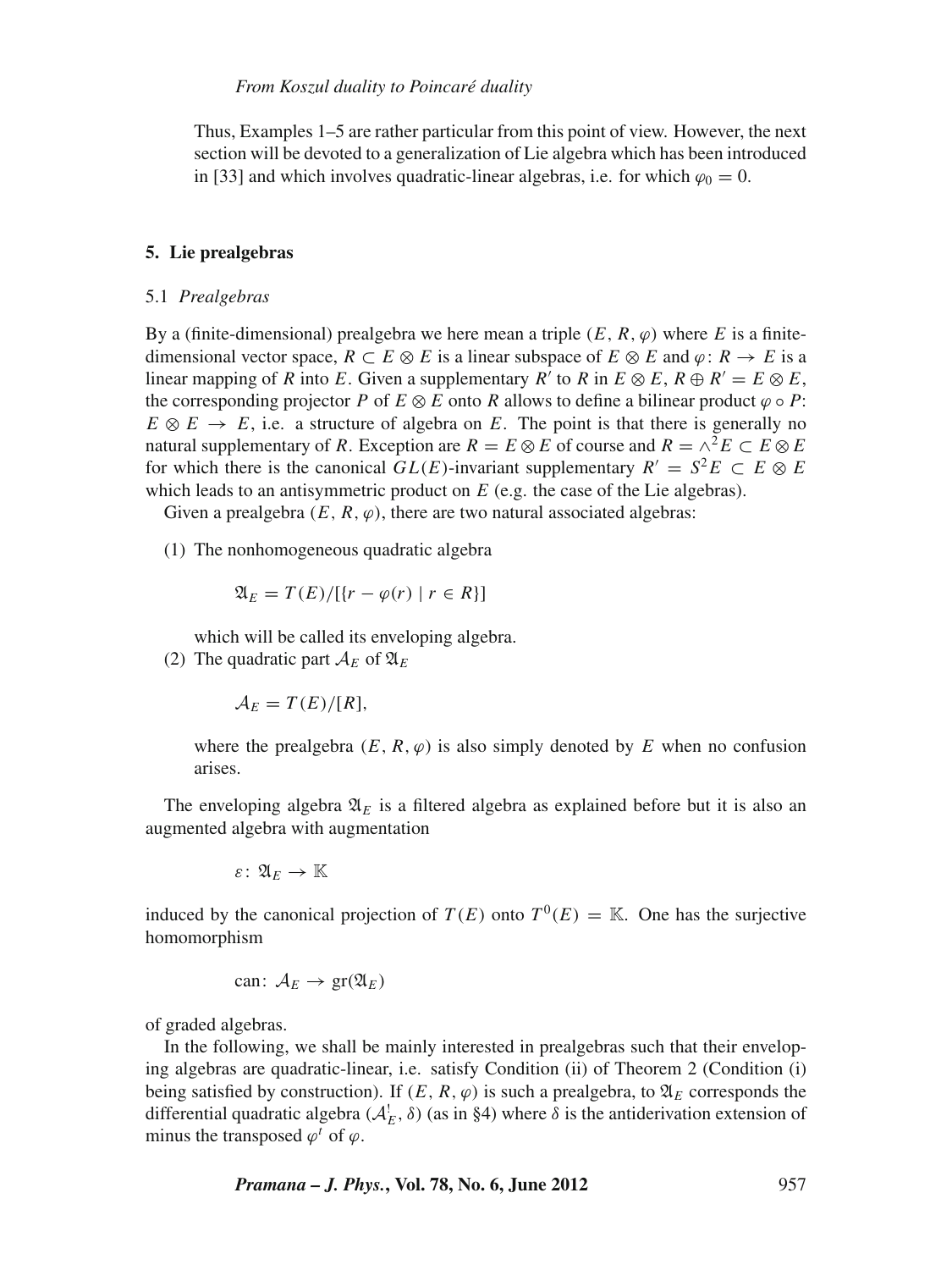Notice that if  $\mathfrak{A}_E$  has the PBW property one has

$$
E = F^1(\mathfrak{A}_E) \cap \text{Ker}(\varepsilon)
$$

so that the canonical mapping of the prealgebra  $E$  into its enveloping algebra  $\mathfrak{A}_E$  is then an injection.

#### 5.2 *Lie prealgebras*

A prealgebra  $(E, R, \varphi)$  will be called a Lie prealgebra [33] if the following conditions are satisfied:

- (1) The quadratic algebra  $A_E = A(E, R)$  is Koszul of finite global dimension and is Gorenstein (Poincaré duality).
- (2) The enveloping algebra  $\mathfrak{A}_E$  has the PBW property.

If  $E = (E, R, \varphi)$  is a Lie prealgebra then  $\mathfrak{A}_E$  is a Koszul quadratic linear algebra, so to  $(E, R, \varphi)$  one can associate the differential quadratic algebra  $(A_E^{\dagger}, \delta)$  and one has the following theorem [33]:

**Theorem 6.** *The correspondence*  $(E, R, \varphi) \mapsto (A_E^! , \delta)$  *defines an antiisomorphism between the category of Lie prealgebra and the category of differential quadratic Koszul Frobenius algebras.*

This is a direct consequence of Theorem 5 and of the Koszul–Gorenstein property of  $A_F$  by using [34].

Let us remember that a Frobenius algebra is a finite-dimensional algebra  $A$  such that as left A-modules A and its vector space dual  $A^*$  are isomorphic (the left A-module structure of  $A^*$  being induced by the right A-module structure of A). Concerning the graded connected case one has the following useful classical result.

## PROPOSITION 7

Let  $A = \bigoplus_{m \geq 0} A_m$  be a finite-dimensional graded connected algebra with  $A_D \neq 0$  and  $A_n = 0$  *for n* > *D*. Then the following conditions are equivalent:

- (i) A *is Frobenius*,
- (ii)  $dim(A_D) = 1$  *and*  $(x, y) \mapsto (xy)_D$  *is nondegenerate, where*  $(z)_D$  *denotes the component on*  $A_D$  *of*  $z \in A$ *.*

## 5.3 *Examples and counterexamples*

- (1) *Lie algebras.* It is clear that a Lie algebra g is canonically a Lie prealgebra  $(g, R, \varphi)$ with  $R = \wedge^2 \mathfrak{g} \subset \mathfrak{g} \otimes \mathfrak{g}, \varphi = [\bullet, \bullet], \mathfrak{A}_{\mathfrak{g}} = U(\mathfrak{g})$  and  $\mathcal{A}_{\mathfrak{g}} = S\mathfrak{g}$  (see Example 1 in §4.3).
- (2) *Associati*v*e algebras are not Lie prealgebras.* An associative algebra *A* is clearly a prealgebra  $(A, A \otimes A, m)$  with enveloping algebra  $\mathfrak{A}_A = A$  as in Example 2 of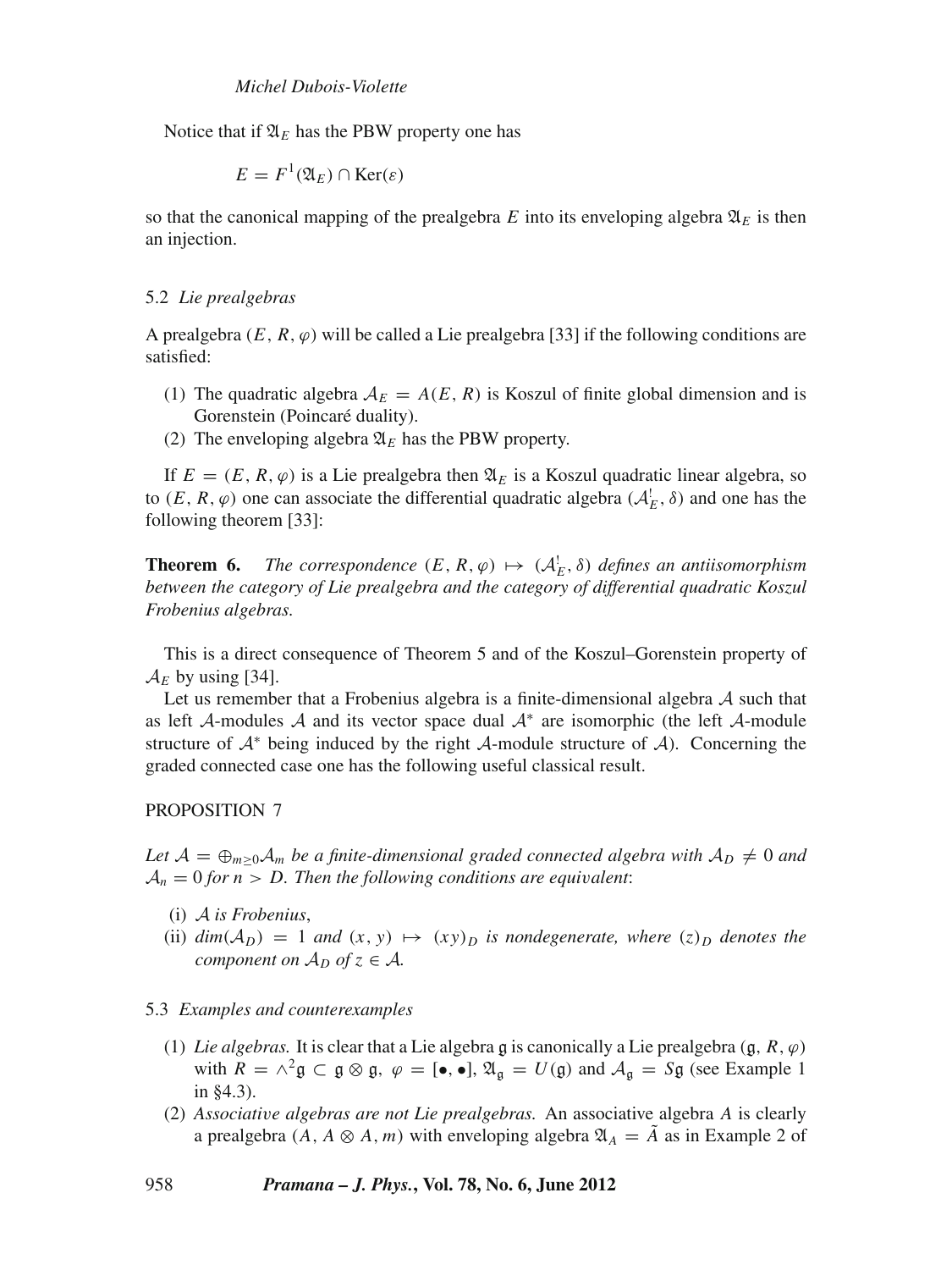## *From Koszul duality to Poincaré duality*

§4.3 but  $A_A = T(A^*)^! = \mathbb{K}1 \oplus A$  is not Gorenstein although it is Koszul as well as  $\mathfrak{A}_A = \tilde{A}$  (see the discussion of Example 2 in §4.3). The missing item here is the Poincaré duality.

(3) *A deformed* v*ersion of Lie algebras.* The algebra A of Example 3 of §4.3 is the enveloping algebra of a Lie prealgebra  $(E, R, \varphi)$  with  $E = \mathbb{K}^3$ ,  $R \subset E \otimes E$ generated by  $r_1 = \mu^2 \nabla_2 \otimes \nabla_0 - \nabla_0 \otimes \nabla_2$ ,  $r_0 = \mu^4 \nabla_1 \otimes \nabla_0 - \nabla_0 \otimes \nabla_1$ ,  $r_2 =$  $\mu^4 \nabla_2 \otimes \nabla_1 - \nabla_1 \otimes \nabla_2$  and  $\varphi$  given by

$$
\varphi(r_1) = \mu \nabla_1, \quad \varphi(r_0) = \mu^2 (1 + \mu^2) \nabla_0, \quad \varphi(r_2) = \mu^2 (1 + \mu^2) \nabla_2,
$$

where  $(\nabla_0, \nabla_1, \nabla_2)$  is the canonical basis of *E*.

(4) *Differential calculi on quantum groups.* More generally, most differential calculi on the quantum groups can be obtained via the duality of Theorem 6 from Lie prealgebras. In fact, the Frobenius property is generally straightforward to verify, what is less obvious to prove is the Koszul property.

#### 5.4 *Generalization of Che*v*alley–Eilenberg complexes*

Throughout this subsection,  $E = (E, R, \varphi)$  is a fixed Lie prealgebra, its enveloping algebra is simply denoted by  $\mathfrak A$  with quadratic part denoted by  $\mathcal A$  and the associated differential quadratic Koszul Frobenius algebra is  $(A^!, \delta)$ .

A left representation of the Lie prealgebra  $E = (E, R, \varphi)$  is a left  $\mathfrak{A}$ -module. Let *V* be a left representation of  $E = (E, R, \varphi)$  and, let  $(x^{\lambda})$  be a basis of *E* with dual basis  $(\omega_{\lambda})$ of  $E^* = \mathcal{A}_1^!$ . One has

$$
x^{\mu}x^{\nu}\Phi \otimes \omega_{\mu}\omega_{\nu} + x^{\lambda}\Phi \otimes \delta \omega_{\lambda} = 0
$$

for any  $\Phi \in V$ . This implies that one defines a differential of degree 1 on  $V \otimes A^{\dagger}$  by setting

$$
\delta_V(\Phi \otimes \alpha) = x^{\lambda} \Phi \otimes \omega_{\lambda} \alpha + \Phi \otimes \delta \alpha
$$

so ( $V \otimes A^!, \delta_V$ ) is a cochain complex. These cochain complexes generalize the Chevalley– Eilenberg cochain complexes. Given a right representation of  $E$ , that is a right  $\mathfrak{A}$ -module *W*, one defines similarly the chain complex ( $W \otimes A^{!*}$ ,  $\delta_W$ ), remembering that  $A^{!*}$  is a graded coalgebra.

One has the isomorphisms

$$
\begin{cases}\nH^{\bullet}(V \otimes A^!) \simeq \text{Ext}_{\mathfrak{A}}^{\bullet}(\mathbb{K}, V) \\
H_{\bullet}(W \otimes A^{!*}) \simeq \text{Tor}_{\bullet}^{\mathfrak{A}}(W, \mathbb{K})\n\end{cases}
$$

which implies that one has the same relation with the Hochschild cohomology and the Hochschild homology of  $\mathfrak A$  as the relation of the (co-)homology of a Lie algebra with the Hochschild (co-)homology of its universal enveloping algebra.

### **6. Conclusion**

As pointed out before, many results of this article, in particular all the results of §3 generalize to the case of relations of degree  $N \ge 2$  (instead of 2) [18]. Furthermore, the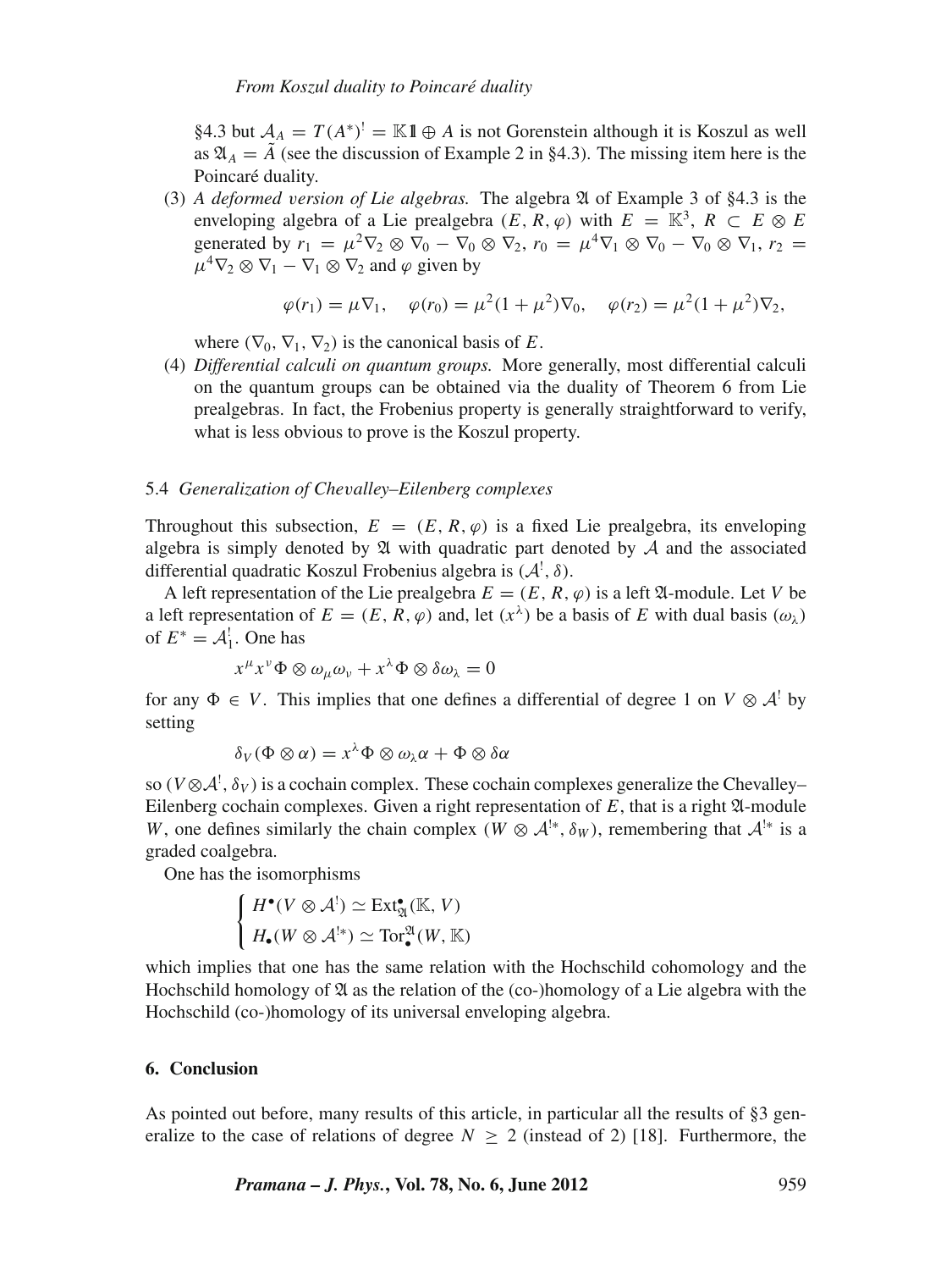results of [18] have been generalized in [35] to the quiver case. In fact, the analysis of [36] suggests that one can generalize most points by replacing the ground field  $\mathbb{K}$  by a von Neumann regular ring **R** and replacing the tensor algebras of vector spaces by tensor algebra over **R** of **R**-bimodules, the case of quiver being  $\mathbf{R} = \mathbb{K}^{\text{vertex}}$ .

A ring **R** is said to be von Neumann regular whenever for any  $a \in \mathbb{R}$  there is an  $x \in \mathbb{R}$ such that  $axa = a$ . Semisimple rings are von Neumann regular. An infinite product of fields and the endomorphism ring End(*E*) of an infinite-dimensional vector space *E* are examples of von Neumann regular rings which are not semisimple rings [36,37].

Concerning the nonhomogeneous case, it is worth noticing here that for nonhomogeneous relations of degree  $N > 3$  one has no satisfying generalization of the Koszul duality of Positselski for the moment.

#### **References**

- [1] C Becchi, A Rouet and R Stora, *Phys. Lett.* **B52**, 344 (1974)
- [2] C Becchi, A Rouet and R Stora, *Commun. Math. Phys.* **42**, 127 (1975)
- [3] C Becchi, A Rouet and R Stora, Renormalization models with broken symmetries, in: *Renormalization theory* edited by G Velo and A S Wightman (Reidel, 1976)
- [4] C Becchi, A Rouet and R Stora, *Ann. Phys.* **98**, 287 (1976)
- [5] V Tyutin, *Gauge in*v*ariance in field theory and statistical physics in operator formulation* (in Russian), Lebedev preprint FIAN N ◦39, 1975
- [6] D McMullan, *Constraints and BRS symmetry* (Imperial College, 1984), preprint TP 83-84/21
- [7] M Dubois-Violette, *Ann. Inst. Fourier Grenoble* **37**, 45 (1987)
- [8] J M L Fisch, M Henneaux, J Stasheff and C Teitelboim, *Commun. Math. Phys.* **120**, 379 (1989)
- [9] M Henneaux and C Teitelboim, *Quantization of gauge systems* (Princeton University Press, 1992)
- [10] R Stora, From Koszul complexes to gauge fixing, in: *50 years of Yang–Mills theory* edited by G 't Hooft (World Scientific, 2005) pp. 137–167
- [11] M Artin and W F Schelter, *Ad*v*. Math.* **66**, 171 (1987)
- [12] H Cartan, *Séminaire Henri Cartan* **11(2)**, 1 (1958)
- [13] R Berger, *C.R. Acad. Sci. Paris, Ser. I* **341**, 597 (2005)
- [14] Yu I Manin, *Quantum groups and non-commutati*v*e geometry* (CRM Université de Montréal, 1988)
- [15] A Polishchuk and L Positselski, Quadratic algebras, in: *Uni*v*ersity Lecture Series* (Amer. Math. Soc., Providence, RI, 2005) Vol. 37
- [16] S B Priddy, *Trans. Amer. Math. Soc.* **152**, 39 (1970)
- [17] M Dubois-Violette, *C.R. Acad. Sci. Paris, Ser. I* **341**, 719 (2005)
- [18] M Dubois-Violette, *J. Algebra* **317**, 198 (2007)
- [19] V Ginzburg, *Calabi–Yau algebras*, math.AG/0612139
- [20] A Connes and M Dubois-Violette, *Lett. Math. Phys.* **61**, 149 (2002)
- [21] R Berger, *J. Algebra* **239**, 705 (2001)
- [22] R Berger, M Dubois-Violette and M Wambst, *J. Algebra* **261**, 172 (2003)
- [23] D I Gurevich, *Algebra i Analiz (Transl. in Leningrad Math. J.* **2**, 801 (1991)), **2** 119 (1990)
- [24] M Wambst, *Ann. Inst. Fourier, Grenoble* **43**, 1083 (1993)
- [25] M Dubois-Violette, Noncommutative coordinate algebras, in: *Quanta of maths, dédié à A. Connes* edited by E Blanchard, Volume 14 of *Clay Mathematics Proceedings*, pp. 171–199 (Clay Mathematics Institute, 2010)